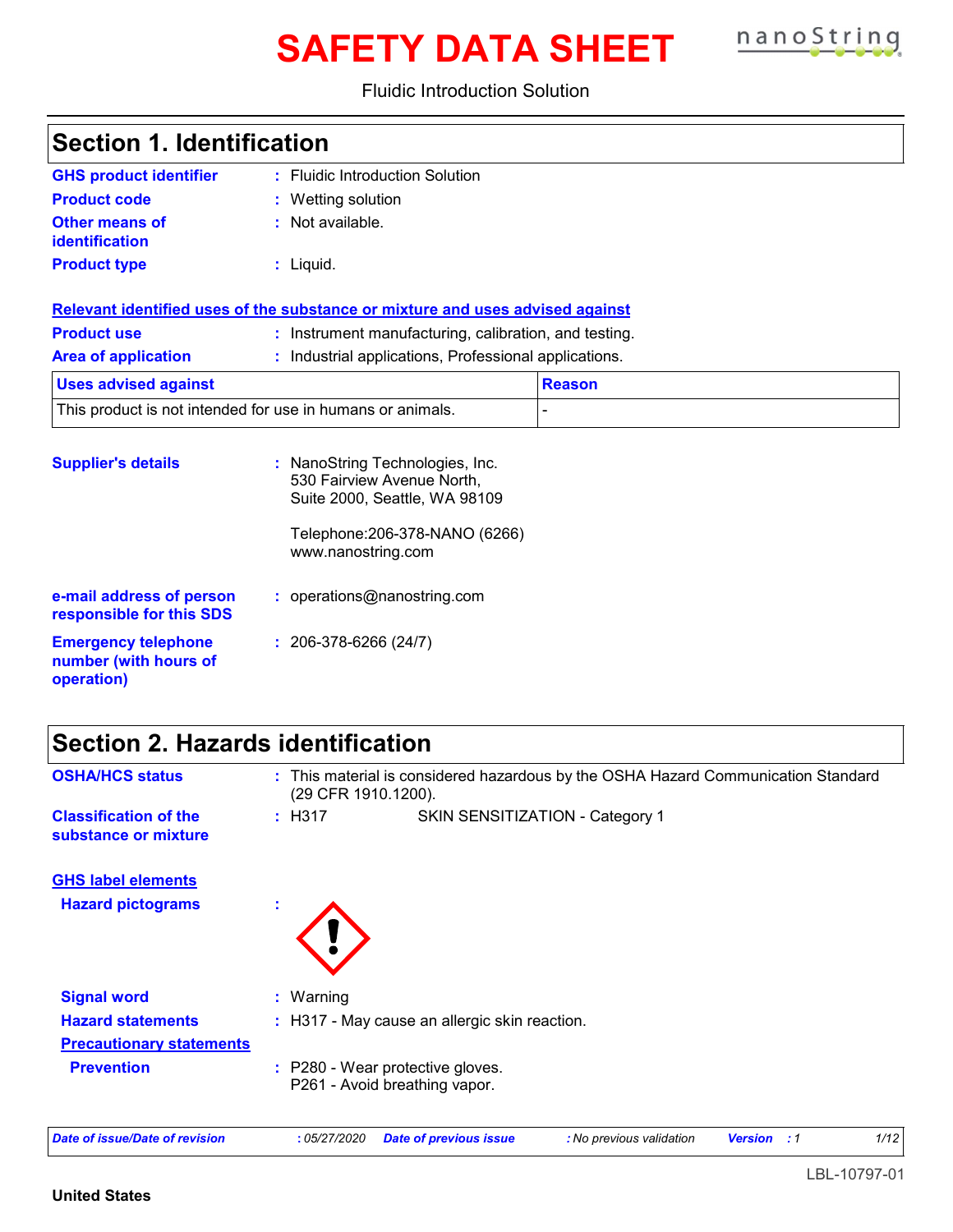### **Section 2. Hazards identification**

| - -                                        | .                                                                                                                             |
|--------------------------------------------|-------------------------------------------------------------------------------------------------------------------------------|
| <b>Hazards not otherwise</b><br>classified | : None known.                                                                                                                 |
| <b>Disposal</b>                            | : P501 - Dispose of contents and container in accordance with all local, regional, national<br>and international regulations. |
| <b>Storage</b>                             | : Not applicable.                                                                                                             |
| <b>Response</b>                            | : P363 - Wash contaminated clothing before reuse.<br>P302 + P352 - IF ON SKIN: Wash with plenty of water.                     |

### **Section 3. Composition/information on ingredients**

| <b>Substance/mixture</b>         | : Mixture          |
|----------------------------------|--------------------|
| Other means of<br>identification | $:$ Not available. |

| <b>Ingredient name</b> | <b>Other names</b> |                    | <b>CAS number</b> |
|------------------------|--------------------|--------------------|-------------------|
| Component B            | Proprietary        | <b>Proprietary</b> |                   |

Any concentration shown as a range is to protect confidentiality or is due to batch variation.

**There are no additional ingredients present which, within the current knowledge of the supplier and in the concentrations applicable, are classified as hazardous to health and hence require reporting in this section.**

### **Section 4. First aid measures**

### **Description of necessary first aid measures**

| <b>Eye contact</b>  | : Immediately flush eyes with plenty of water, occasionally lifting the upper and lower<br>eyelids. Check for and remove any contact lenses. Continue to rinse for at least 10<br>minutes. Get medical attention if irritation occurs.                                                                                                                                                                                                                                                                                                                                                                                                                                                                                                                                                                                    |
|---------------------|---------------------------------------------------------------------------------------------------------------------------------------------------------------------------------------------------------------------------------------------------------------------------------------------------------------------------------------------------------------------------------------------------------------------------------------------------------------------------------------------------------------------------------------------------------------------------------------------------------------------------------------------------------------------------------------------------------------------------------------------------------------------------------------------------------------------------|
| <b>Inhalation</b>   | : Remove victim to fresh air and keep at rest in a position comfortable for breathing. If<br>not breathing, if breathing is irregular or if respiratory arrest occurs, provide artificial<br>respiration or oxygen by trained personnel. It may be dangerous to the person providing<br>aid to give mouth-to-mouth resuscitation. Get medical attention if adverse health effects<br>persist or are severe. If unconscious, place in recovery position and get medical<br>attention immediately. Maintain an open airway. Loosen tight clothing such as a collar,<br>tie, belt or waistband.                                                                                                                                                                                                                              |
| <b>Skin contact</b> | : Wash with plenty of soap and water. Remove contaminated clothing and shoes. Wash<br>contaminated clothing thoroughly with water before removing it, or wear gloves.<br>Continue to rinse for at least 10 minutes. Get medical attention. In the event of any<br>complaints or symptoms, avoid further exposure. Wash clothing before reuse. Clean<br>shoes thoroughly before reuse.                                                                                                                                                                                                                                                                                                                                                                                                                                     |
| <b>Ingestion</b>    | : Wash out mouth with water. Remove dentures if any. Remove victim to fresh air and<br>keep at rest in a position comfortable for breathing. If material has been swallowed and<br>the exposed person is conscious, give small quantities of water to drink. Stop if the<br>exposed person feels sick as vomiting may be dangerous. Do not induce vomiting<br>unless directed to do so by medical personnel. If vomiting occurs, the head should be<br>kept low so that vomit does not enter the lungs. Get medical attention if adverse health<br>effects persist or are severe. Never give anything by mouth to an unconscious person.<br>If unconscious, place in recovery position and get medical attention immediately.<br>Maintain an open airway. Loosen tight clothing such as a collar, tie, belt or waistband. |

| Most important symptoms/effects, acute and delayed |              |                                                     |                          |                    |      |
|----------------------------------------------------|--------------|-----------------------------------------------------|--------------------------|--------------------|------|
| <b>Potential acute health effects</b>              |              |                                                     |                          |                    |      |
| Eye contact                                        |              | : No known significant effects or critical hazards. |                          |                    |      |
| Date of issue/Date of revision                     | : 05/27/2020 | <b>Date of previous issue</b>                       | : No previous validation | <b>Version</b> : 1 | 2/12 |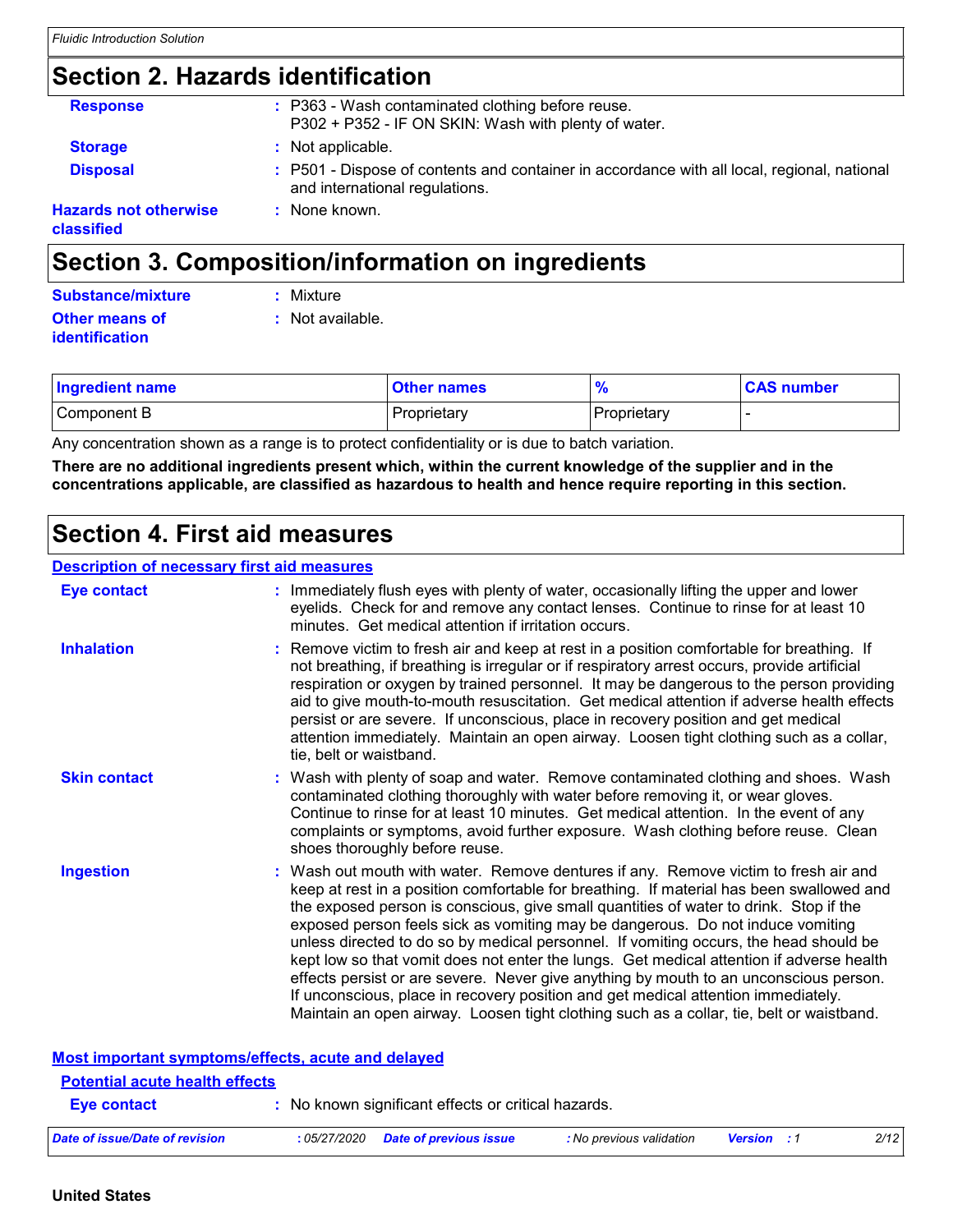# **Section 4. First aid measures**

| OGONIONI TI I NOL GIU MIGUOGICO     |                                                                                                                                                                                                                                                                       |  |
|-------------------------------------|-----------------------------------------------------------------------------------------------------------------------------------------------------------------------------------------------------------------------------------------------------------------------|--|
| <b>Inhalation</b>                   | : No known significant effects or critical hazards.                                                                                                                                                                                                                   |  |
| <b>Skin contact</b>                 | : May cause an allergic skin reaction.                                                                                                                                                                                                                                |  |
| <b>Ingestion</b>                    | : No known significant effects or critical hazards.                                                                                                                                                                                                                   |  |
| <b>Over-exposure signs/symptoms</b> |                                                                                                                                                                                                                                                                       |  |
| <b>Eye contact</b>                  | : No specific data.                                                                                                                                                                                                                                                   |  |
| <b>Inhalation</b>                   | : No specific data.                                                                                                                                                                                                                                                   |  |
| <b>Skin contact</b>                 | : Adverse symptoms may include the following:<br>irritation<br>redness                                                                                                                                                                                                |  |
| <b>Ingestion</b>                    | : No specific data.                                                                                                                                                                                                                                                   |  |
|                                     | Indication of immediate medical attention and special treatment needed, if necessary                                                                                                                                                                                  |  |
| <b>Notes to physician</b>           | : Treat symptomatically. Contact poison treatment specialist immediately if large<br>quantities have been ingested or inhaled.                                                                                                                                        |  |
| <b>Specific treatments</b>          | : No specific treatment.                                                                                                                                                                                                                                              |  |
| <b>Protection of first-aiders</b>   | : No action shall be taken involving any personal risk or without suitable training. It may<br>be dangerous to the person providing aid to give mouth-to-mouth resuscitation. Wash<br>contaminated clothing thoroughly with water before removing it, or wear gloves. |  |

**See toxicological information (Section 11)**

# **Section 5. Fire-fighting measures**

| <b>Extinguishing media</b>                               |                                                                                                                                                                                                     |
|----------------------------------------------------------|-----------------------------------------------------------------------------------------------------------------------------------------------------------------------------------------------------|
| <b>Suitable extinguishing</b><br>media                   | : Use an extinguishing agent suitable for the surrounding fire.                                                                                                                                     |
| <b>Unsuitable extinguishing</b><br>media                 | : Do not use water jet.                                                                                                                                                                             |
| <b>Specific hazards arising</b><br>from the chemical     | : In a fire or if heated, a pressure increase will occur and the container may burst.                                                                                                               |
| <b>Hazardous thermal</b><br>decomposition products       | : No specific data.                                                                                                                                                                                 |
| <b>Special protective actions</b><br>for fire-fighters   | : Promptly isolate the scene by removing all persons from the vicinity of the incident if<br>there is a fire. No action shall be taken involving any personal risk or without suitable<br>training. |
| <b>Special protective</b><br>equipment for fire-fighters | : Fire-fighters should wear appropriate protective equipment and self-contained breathing<br>apparatus (SCBA) with a full face-piece operated in positive pressure mode.                            |

# **Section 6. Accidental release measures**

|                                | Personal precautions, protective equipment and emergency procedures                                                                                                                                                                                                                                                                                                                                              |
|--------------------------------|------------------------------------------------------------------------------------------------------------------------------------------------------------------------------------------------------------------------------------------------------------------------------------------------------------------------------------------------------------------------------------------------------------------|
| For non-emergency<br>personnel | : No action shall be taken involving any personal risk or without suitable training.<br>Evacuate surrounding areas. Keep unnecessary and unprotected personnel from<br>entering. Do not touch or walk through spilled material. Avoid breathing vapor or mist.<br>Provide adequate ventilation. Wear appropriate respirator when ventilation is<br>inadequate. Put on appropriate personal protective equipment. |

| Date of issue/Date of revision | : 05/27/2020 Date of previous issue | : No previous validation | <b>Version</b> : 1 | 3/12 |
|--------------------------------|-------------------------------------|--------------------------|--------------------|------|
|--------------------------------|-------------------------------------|--------------------------|--------------------|------|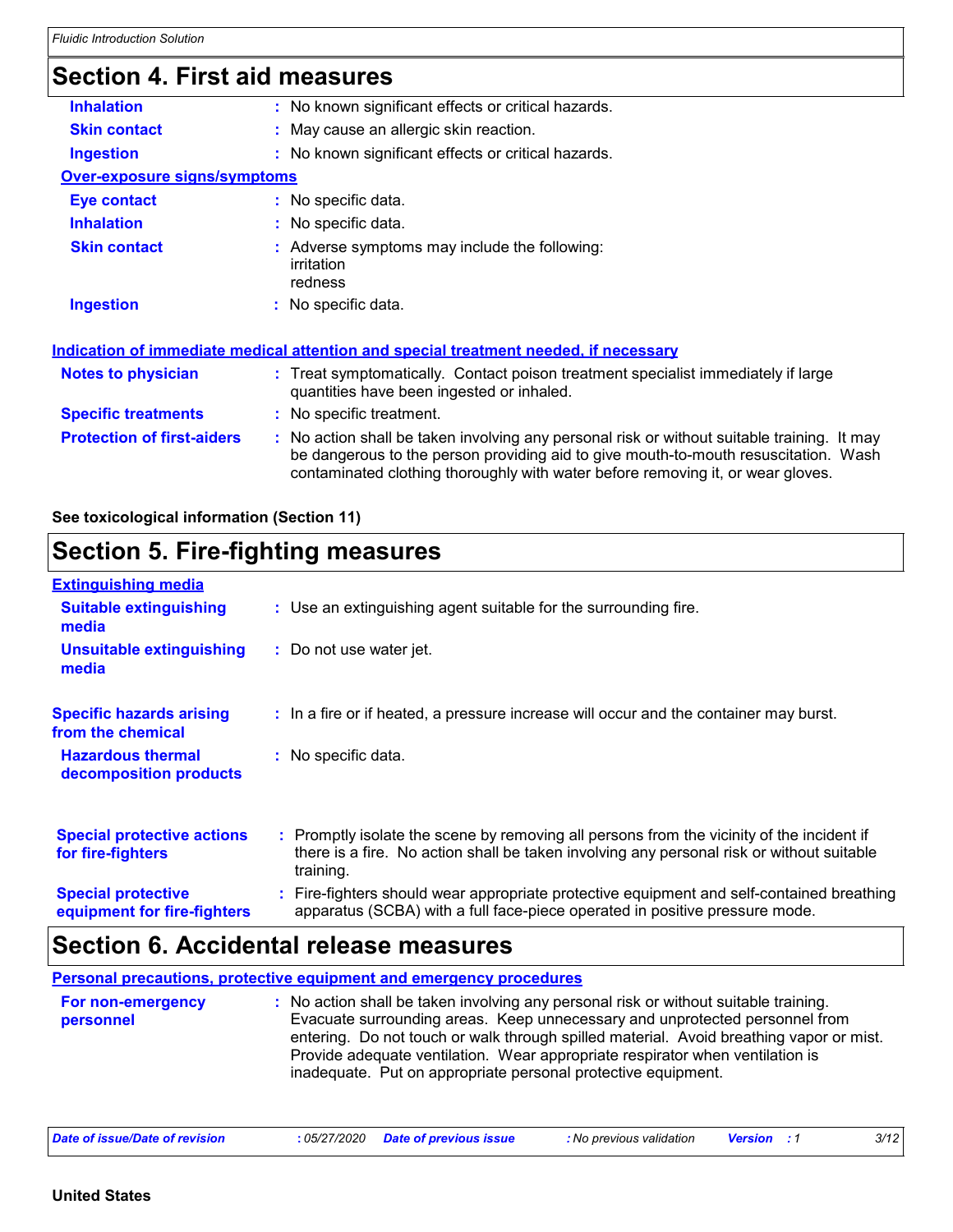### **Section 6. Accidental release measures**

| <b>For emergency responders</b>                              | If specialized clothing is required to deal with the spillage, take note of any information in<br>Section 8 on suitable and unsuitable materials. See also the information in "For non-<br>emergency personnel".                                                                                                                                                                                                                                                                                                                                                                                                                                                                                             |
|--------------------------------------------------------------|--------------------------------------------------------------------------------------------------------------------------------------------------------------------------------------------------------------------------------------------------------------------------------------------------------------------------------------------------------------------------------------------------------------------------------------------------------------------------------------------------------------------------------------------------------------------------------------------------------------------------------------------------------------------------------------------------------------|
| <b>Environmental precautions</b>                             | : Avoid dispersal of spilled material and runoff and contact with soil, waterways, drains<br>and sewers. Inform the relevant authorities if the product has caused environmental<br>pollution (sewers, waterways, soil or air).                                                                                                                                                                                                                                                                                                                                                                                                                                                                              |
| <b>Methods and materials for containment and cleaning up</b> |                                                                                                                                                                                                                                                                                                                                                                                                                                                                                                                                                                                                                                                                                                              |
| <b>Small spill</b>                                           | : Stop leak if without risk. Move containers from spill area. Dilute with water and mop up<br>if water-soluble. Alternatively, or if water-insoluble, absorb with an inert dry material and<br>place in an appropriate waste disposal container. Dispose of via a licensed waste<br>disposal contractor.                                                                                                                                                                                                                                                                                                                                                                                                     |
| <b>Large spill</b>                                           | : Stop leak if without risk. Move containers from spill area. Approach release from<br>upwind. Prevent entry into sewers, water courses, basements or confined areas. Wash<br>spillages into an effluent treatment plant or proceed as follows. Contain and collect<br>spillage with non-combustible, absorbent material e.g. sand, earth, vermiculite or<br>diatomaceous earth and place in container for disposal according to local regulations<br>(see Section 13). Dispose of via a licensed waste disposal contractor. Contaminated<br>absorbent material may pose the same hazard as the spilled product. Note: see<br>Section 1 for emergency contact information and Section 13 for waste disposal. |

# **Section 7. Handling and storage**

#### **Precautions for safe handling**

| <b>Protective measures</b>                                                       | : Put on appropriate personal protective equipment (see Section 8). Persons with a<br>history of skin sensitization problems should not be employed in any process in which<br>this product is used. Do not get in eyes or on skin or clothing. Do not ingest. Avoid<br>breathing vapor or mist. Keep in the original container or an approved alternative made<br>from a compatible material, kept tightly closed when not in use. Empty containers retain<br>product residue and can be hazardous. Do not reuse container. |
|----------------------------------------------------------------------------------|------------------------------------------------------------------------------------------------------------------------------------------------------------------------------------------------------------------------------------------------------------------------------------------------------------------------------------------------------------------------------------------------------------------------------------------------------------------------------------------------------------------------------|
| <b>Advice on general</b><br>occupational hygiene                                 | : Eating, drinking and smoking should be prohibited in areas where this material is<br>handled, stored and processed. Workers should wash hands and face before eating,<br>drinking and smoking. Remove contaminated clothing and protective equipment before<br>entering eating areas. See also Section 8 for additional information on hygiene<br>measures.                                                                                                                                                                |
| <b>Conditions for safe storage,</b><br>including any<br><b>incompatibilities</b> | Store in accordance with local regulations. Keep container tightly closed and store at<br>recommended temperature. Keep container tightly closed and sealed until ready for use.<br>Containers that have been opened must be carefully resealed and kept upright to<br>prevent leakage. Do not store in unlabeled containers. Use appropriate containment to<br>avoid environmental contamination. See Section 10 for incompatible materials before<br>handling or use.                                                      |

# **Section 8. Exposure controls/personal protection**

### Component B None. **Ingredient name Exposure limits Control parameters Occupational exposure limits**

| <b>Appropriate engineering</b><br>controls | : Good general ventilation should be sufficient to control worker exposure to airborne<br>contaminants. |                                     |                          |                    |  |      |
|--------------------------------------------|---------------------------------------------------------------------------------------------------------|-------------------------------------|--------------------------|--------------------|--|------|
| Date of issue/Date of revision             |                                                                                                         | : 05/27/2020 Date of previous issue | : No previous validation | <b>Version</b> : 1 |  | 4/12 |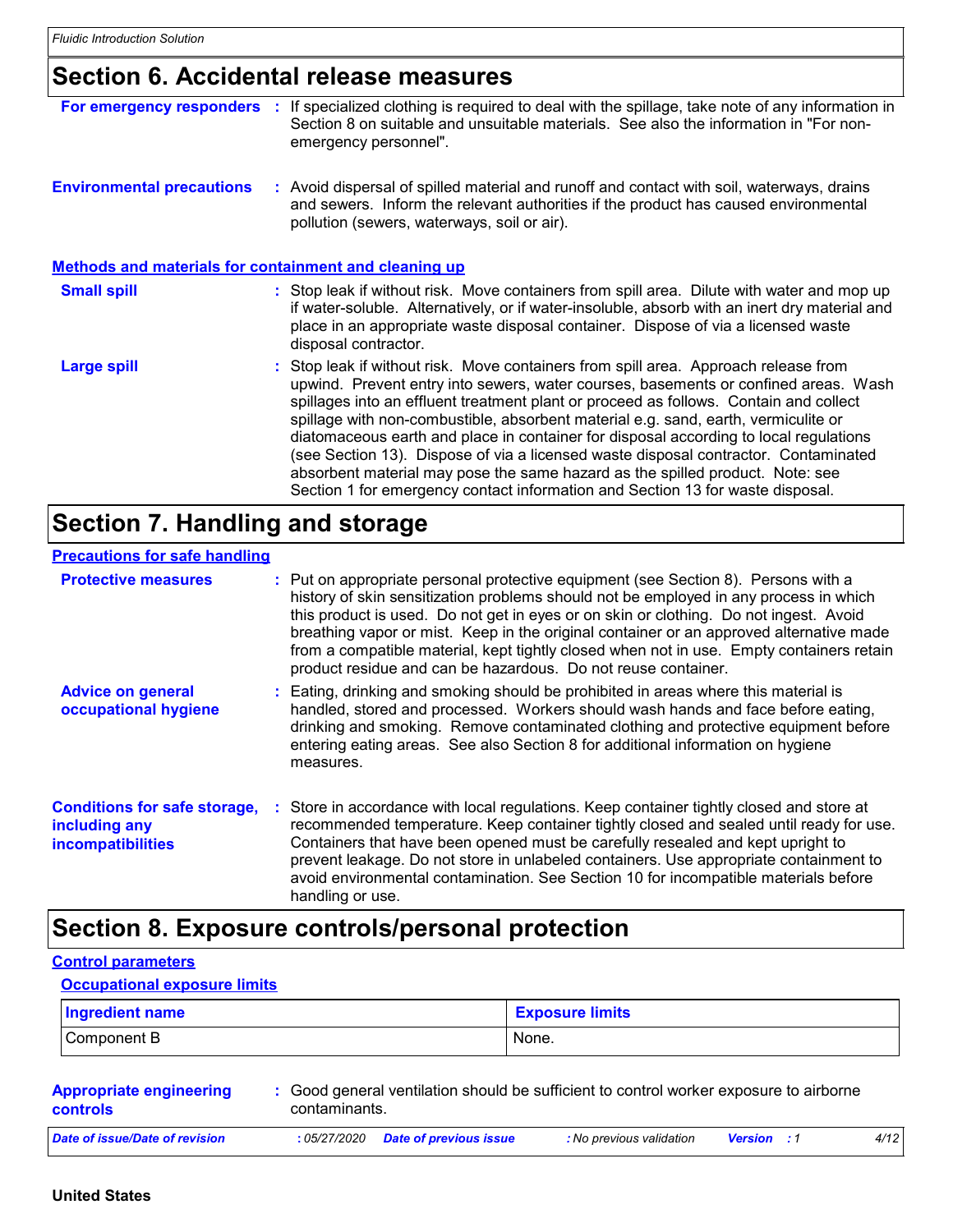# **Section 8. Exposure controls/personal protection**

| <b>Environmental exposure</b><br><b>controls</b> | Emissions from ventilation or work process equipment should be checked to ensure<br>they comply with the requirements of environmental protection legislation. In some<br>cases, fume scrubbers, filters or engineering modifications to the process equipment<br>will be necessary to reduce emissions to acceptable levels.                                                                                                                                                                                                                                                                                          |  |
|--------------------------------------------------|------------------------------------------------------------------------------------------------------------------------------------------------------------------------------------------------------------------------------------------------------------------------------------------------------------------------------------------------------------------------------------------------------------------------------------------------------------------------------------------------------------------------------------------------------------------------------------------------------------------------|--|
| <b>Individual protection measures</b>            |                                                                                                                                                                                                                                                                                                                                                                                                                                                                                                                                                                                                                        |  |
| <b>Hygiene measures</b>                          | : Wash hands, forearms and face thoroughly after handling chemical products, before<br>eating, smoking and using the lavatory and at the end of the working period.<br>Appropriate techniques should be used to remove potentially contaminated clothing.<br>Contaminated work clothing should not be allowed out of the workplace. Wash<br>contaminated clothing before reusing. Ensure that eyewash stations and safety<br>showers are close to the workstation location.                                                                                                                                            |  |
| <b>Eye/face protection</b>                       | Safety eyewear complying with an approved standard should be used when a risk<br>assessment indicates this is necessary to avoid exposure to liquid splashes, mists,<br>gases or dusts. If contact is possible, the following protection should be worn, unless<br>the assessment indicates a higher degree of protection: safety glasses with side-<br>shields.                                                                                                                                                                                                                                                       |  |
| <b>Skin protection</b>                           |                                                                                                                                                                                                                                                                                                                                                                                                                                                                                                                                                                                                                        |  |
| <b>Hand protection</b>                           | : Chemical-resistant, impervious gloves complying with an approved standard should be<br>worn at all times when handling chemical products if a risk assessment indicates this is<br>necessary. Considering the parameters specified by the glove manufacturer, check<br>during use that the gloves are still retaining their protective properties. It should be<br>noted that the time to breakthrough for any glove material may be different for different<br>glove manufacturers. In the case of mixtures, consisting of several substances, the<br>protection time of the gloves cannot be accurately estimated. |  |
| <b>Body protection</b>                           | Personal protective equipment for the body should be selected based on the task being<br>performed and the risks involved and should be approved by a specialist before<br>handling this product.                                                                                                                                                                                                                                                                                                                                                                                                                      |  |
| <b>Other skin protection</b>                     | Appropriate footwear and any additional skin protection measures should be selected<br>based on the task being performed and the risks involved and should be approved by a<br>specialist before handling this product.                                                                                                                                                                                                                                                                                                                                                                                                |  |
| <b>Respiratory protection</b>                    | Based on the hazard and potential for exposure, select a respirator that meets the<br>÷.<br>appropriate standard or certification. Respirators must be used according to a<br>respiratory protection program to ensure proper fitting, training, and other important<br>aspects of use.                                                                                                                                                                                                                                                                                                                                |  |

# **Section 9. Physical and chemical properties**

| <b>Appearance</b>                               |                    |
|-------------------------------------------------|--------------------|
| <b>Physical state</b>                           | $:$ Liquid.        |
| <b>Color</b>                                    | : Not available.   |
| <b>Odor</b>                                     | : Odorless.        |
| <b>Odor threshold</b>                           | $:$ Not available. |
| pH                                              | $\frac{1}{2}$ 7    |
| <b>Melting point</b>                            | $:$ Not available. |
| <b>Boiling point</b>                            | : Not available.   |
| <b>Flash point</b>                              | $:$ Not available. |
| <b>Evaporation rate</b>                         | : Not available.   |
| <b>Flammability (solid, gas)</b>                | : Not applicable.  |
| Lower and upper explosive<br>(flammable) limits | : Not available.   |

| Date of issue/Date of revision |  |  |  |  |  |  |  |  |  |
|--------------------------------|--|--|--|--|--|--|--|--|--|
|--------------------------------|--|--|--|--|--|--|--|--|--|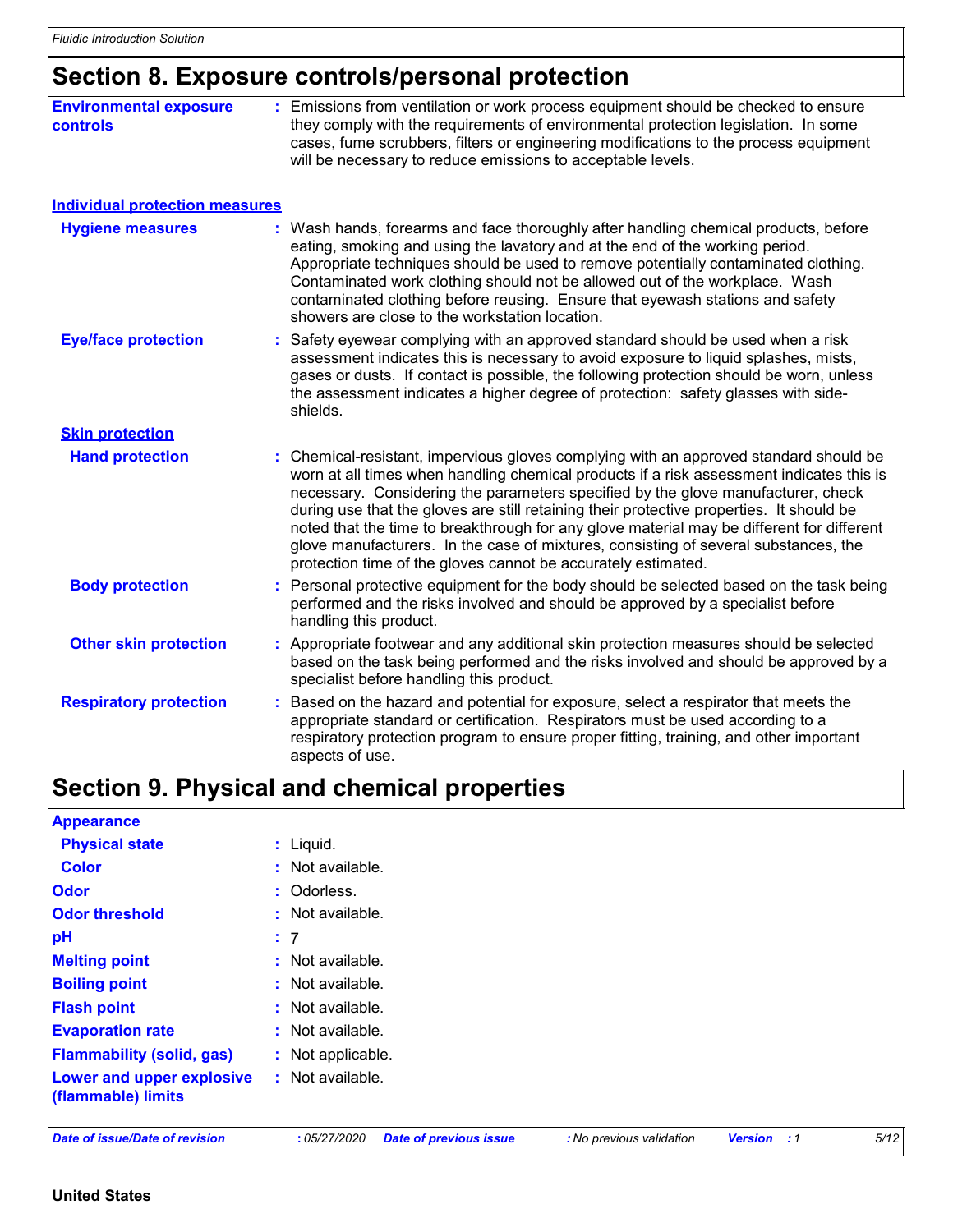# **Section 9. Physical and chemical properties**

| <b>Vapor pressure</b>                             | : Not available.                                                       |
|---------------------------------------------------|------------------------------------------------------------------------|
| <b>Vapor density</b>                              | : Not available.                                                       |
| <b>Relative density</b>                           | : Not available.                                                       |
| <b>Density</b>                                    | : Not available.                                                       |
| <b>Solubility</b>                                 | : Easily soluble in the following materials: cold water and hot water. |
| <b>Partition coefficient: n-</b><br>octanol/water | $:$ Not available.                                                     |
| <b>Auto-ignition temperature</b>                  | $:$ Not available.                                                     |
| <b>Decomposition temperature</b>                  | : Not available.                                                       |
| <b>SADT</b>                                       | $:$ Not available.                                                     |
| <b>Viscosity</b>                                  | $:$ Not available.                                                     |
| Flow time (ISO 2431)                              | : Not available.                                                       |

# **Section 10. Stability and reactivity**

| <b>Reactivity</b>                            | : No specific test data related to reactivity available for this product or its ingredients.                                                                              |
|----------------------------------------------|---------------------------------------------------------------------------------------------------------------------------------------------------------------------------|
| <b>Chemical stability</b>                    | : The product is stable.                                                                                                                                                  |
| <b>Possibility of hazardous</b><br>reactions | : Under normal conditions of storage and use, hazardous reactions will not occur.<br>Under normal conditions of storage and use, hazardous polymerization will not occur. |
| <b>Conditions to avoid</b>                   | : No specific data.                                                                                                                                                       |
| <b>Incompatible materials</b>                | : Strong oxidizer.                                                                                                                                                        |
| <b>Hazardous decomposition</b>               | : Under normal conditions of storage and use, hazardous decomposition products should                                                                                     |

**products**

Under normal conditions of storage and use, hazardous decomposition products should not be produced.

# **Section 11. Toxicological information**

### **Information on toxicological effects**

### **Acute toxicity**

| <b>Product/ingredient name</b> | <b>Result</b>                   | <b>Species</b>        | <b>Dose</b> | <b>Exposure</b> |
|--------------------------------|---------------------------------|-----------------------|-------------|-----------------|
| Component B                    | LC50 Inhalation Dusts and mists | Rat - Male,<br>Female | $0.11$ mg/l | 4 hours         |
|                                | <b>ILD50 Dermal</b>             | Rat - Male,<br>Female | $242$ mg/kg |                 |
|                                | LD50 Oral                       | Rat - Male,<br>Female | 285.5 mg/kg |                 |

### **Irritation/Corrosion**

Not available.

### **Sensitization**

Not available.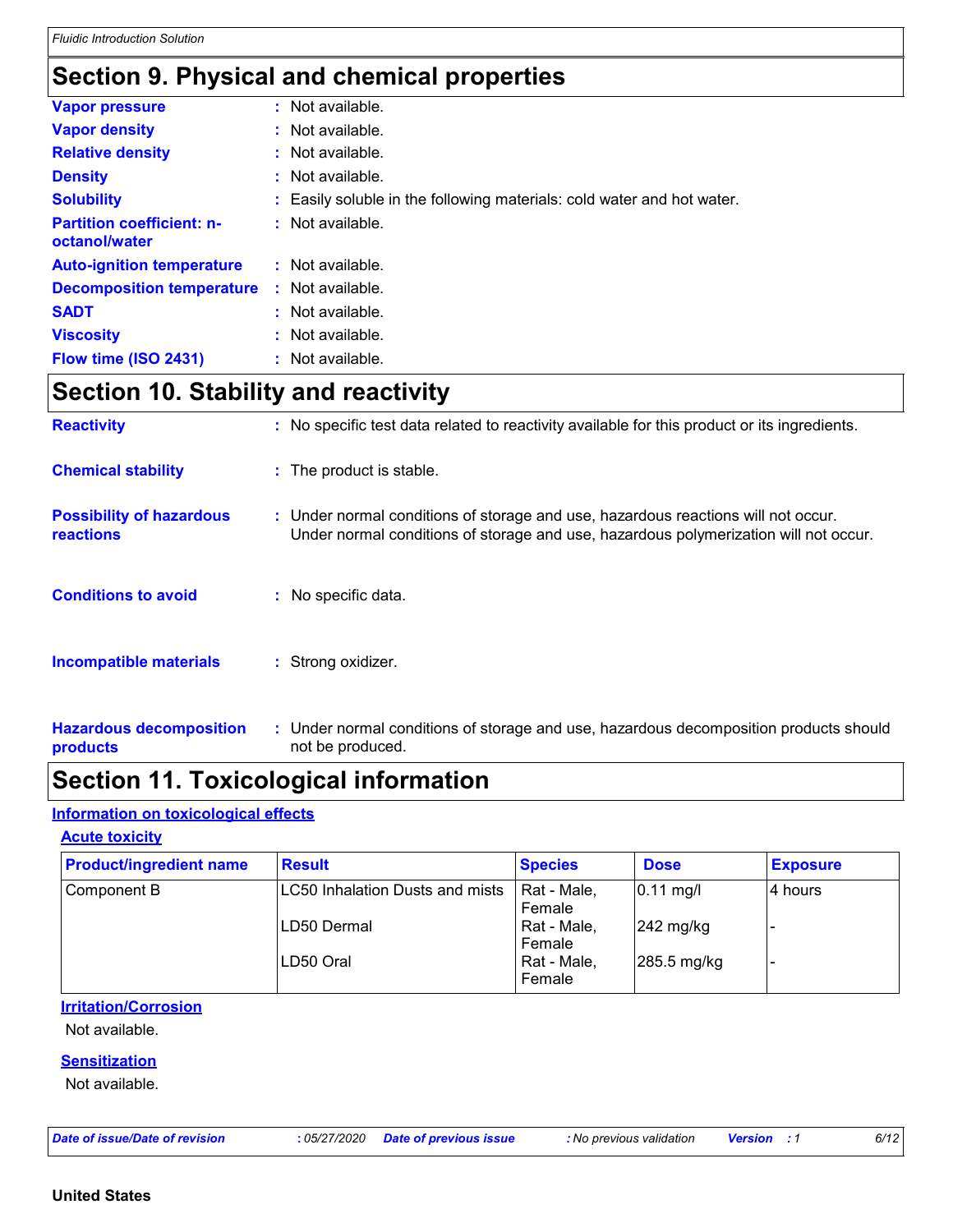# **Section 11. Toxicological information**

| <b>Mutagenicity</b>                                       |                                                                                                  |
|-----------------------------------------------------------|--------------------------------------------------------------------------------------------------|
| <b>Conclusion/Summary</b>                                 | : Not available.                                                                                 |
| <b>Carcinogenicity</b>                                    |                                                                                                  |
| <b>Conclusion/Summary</b>                                 | : Not available.                                                                                 |
| <b>Reproductive toxicity</b>                              |                                                                                                  |
| <b>Conclusion/Summary</b>                                 | : Not available.                                                                                 |
| <b>Teratogenicity</b>                                     |                                                                                                  |
| <b>Conclusion/Summary</b>                                 | : Not available.                                                                                 |
| <b>Specific target organ toxicity (single exposure)</b>   |                                                                                                  |
| Not available.                                            |                                                                                                  |
| <b>Specific target organ toxicity (repeated exposure)</b> |                                                                                                  |
| Not available.                                            |                                                                                                  |
| <b>Aspiration hazard</b>                                  |                                                                                                  |
| Not available.                                            |                                                                                                  |
|                                                           |                                                                                                  |
| <b>Information on the likely</b>                          | : Routes of entry anticipated: Oral, Dermal, Inhalation.                                         |
| routes of exposure                                        |                                                                                                  |
| <b>Potential acute health effects</b>                     |                                                                                                  |
| <b>Eye contact</b>                                        | : No known significant effects or critical hazards.                                              |
| <b>Inhalation</b>                                         | : No known significant effects or critical hazards.                                              |
| <b>Skin contact</b>                                       | : May cause an allergic skin reaction.                                                           |
| <b>Ingestion</b>                                          | : No known significant effects or critical hazards.                                              |
|                                                           |                                                                                                  |
|                                                           | Symptoms related to the physical, chemical and toxicological characteristics                     |
| <b>Eye contact</b>                                        | : No specific data.                                                                              |
| <b>Inhalation</b>                                         | : No specific data.                                                                              |
| <b>Skin contact</b>                                       | : Adverse symptoms may include the following:                                                    |
|                                                           | irritation                                                                                       |
| <b>Ingestion</b>                                          | redness<br>: No specific data.                                                                   |
|                                                           |                                                                                                  |
|                                                           | Delayed and immediate effects and also chronic effects from short and long term exposure         |
| <b>Short term exposure</b>                                |                                                                                                  |
| <b>Potential immediate</b>                                | : Not available.                                                                                 |
| effects                                                   |                                                                                                  |
| <b>Potential delayed effects</b>                          | : Not available.                                                                                 |
| <b>Long term exposure</b>                                 |                                                                                                  |
| <b>Potential immediate</b>                                | : Not available.                                                                                 |
| effects                                                   |                                                                                                  |
| <b>Potential delayed effects</b>                          | : Not available.                                                                                 |
| <b>Potential chronic health effects</b>                   |                                                                                                  |
| Not available.                                            |                                                                                                  |
| <b>General</b>                                            | : Once sensitized, a severe allergic reaction may occur when subsequently exposed to             |
|                                                           | very low levels.                                                                                 |
|                                                           |                                                                                                  |
| <b>Date of issue/Date of revision</b>                     | 7/12<br>: 05/27/2020<br><b>Date of previous issue</b><br>: No previous validation<br>Version : 1 |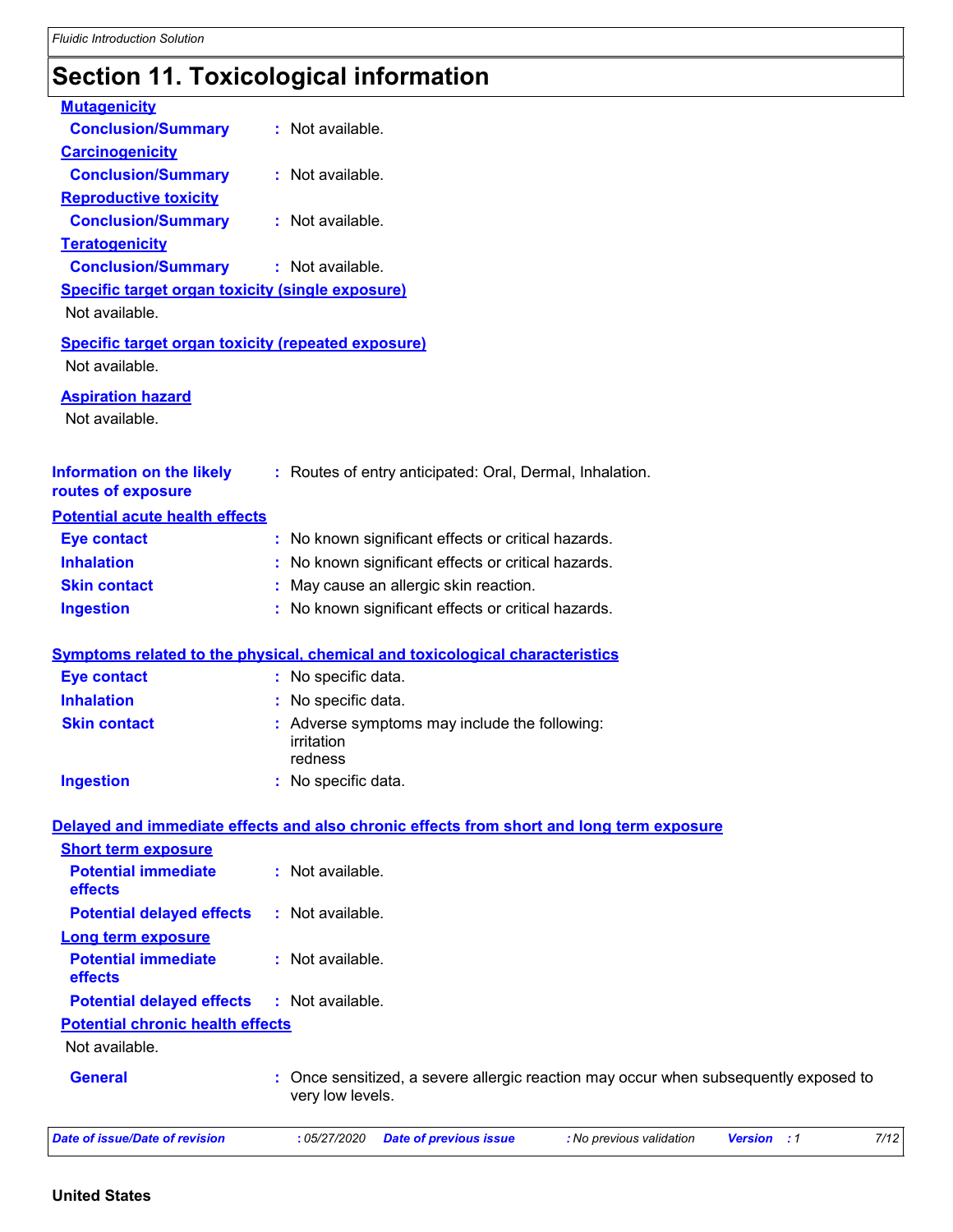# **Section 11. Toxicological information**

| <b>Carcinogenicity</b>       | : No known significant effects or critical hazards. |
|------------------------------|-----------------------------------------------------|
| <b>Mutagenicity</b>          | : No known significant effects or critical hazards. |
| <b>Teratogenicity</b>        | : No known significant effects or critical hazards. |
| <b>Developmental effects</b> | : No known significant effects or critical hazards. |
| <b>Fertility effects</b>     | : No known significant effects or critical hazards. |

### **Numerical measures of toxicity**

|  | <b>Acute toxicity estimates</b> |  |
|--|---------------------------------|--|
|  |                                 |  |

| <b>Product/ingredient name</b> | Oral (mg/<br>kg) | <b>Dermal</b><br>(mg/kg) | Inhalation Inhalation<br>(gases)<br>$\mathsf{(ppm)}$ | (vapors)<br>(mg/l) | <b>Inhalation</b><br>$\vert$ (dusts and<br>$mists)$ (mg/ |
|--------------------------------|------------------|--------------------------|------------------------------------------------------|--------------------|----------------------------------------------------------|
| Component B                    | 285.5            | 242                      | N/A                                                  | N/A                | 0.11                                                     |

# **Section 12. Ecological information**

### **Toxicity**

| <b>Product/ingredient name</b> | <b>Result</b>                                                                                                                                   | <b>Species</b>                                                                                                               | <b>Exposure</b>                                |
|--------------------------------|-------------------------------------------------------------------------------------------------------------------------------------------------|------------------------------------------------------------------------------------------------------------------------------|------------------------------------------------|
| Component B                    | Acute EC50 0.18 ppm Fresh water<br>Acute LC50 0.07 ppm Fresh water<br>Chronic NOEC 0.044 mg/l Fresh water<br>Chronic NOEC 2.38 mg/l Fresh water | Daphnia - Daphnia magna<br><b>Fish - Oncorhynchus mykiss</b><br>Daphnia - Daphnia magna<br><b>Fish - Pimephales promelas</b> | 148 hours<br>196 hours<br>$21$ days<br>98 days |
| <b>Conclusion/Summary</b>      | : Not available.                                                                                                                                |                                                                                                                              |                                                |

### **Persistence and degradability**

| <b>Product/ingredient name</b> | Test                                                              | <b>Result</b> |                             | <b>Dose</b> |             | <b>Inoculum</b>         |
|--------------------------------|-------------------------------------------------------------------|---------------|-----------------------------|-------------|-------------|-------------------------|
| Component B                    | OECD 301D<br>Ready<br>Biodegradability -<br>Closed Bottle<br>Test |               | 0 % - Not readily - 28 days |             |             | Activated sludge        |
| <b>Product/ingredient name</b> | <b>Aquatic half-life</b>                                          |               | <b>Photolysis</b>           |             |             | <b>Biodegradability</b> |
| Component B                    |                                                                   |               |                             |             | Not readily |                         |

### **Bioaccumulative potential**

| <b>Product/ingredient name</b> | $LogPow$ | <b>BCF</b> | <b>Potential</b> |
|--------------------------------|----------|------------|------------------|
| Component B                    | 0.119    |            | l low            |

| <b>Mobility in soil</b><br><b>Soil/water partition</b><br><b>coefficient (Koc)</b> | : Not available.                                    |
|------------------------------------------------------------------------------------|-----------------------------------------------------|
| <b>Other adverse effects</b>                                                       | : No known significant effects or critical hazards. |

### *Date of issue/Date of revision* **:** *05/27/2020 Date of previous issue : No previous validation Version : 1 8/12*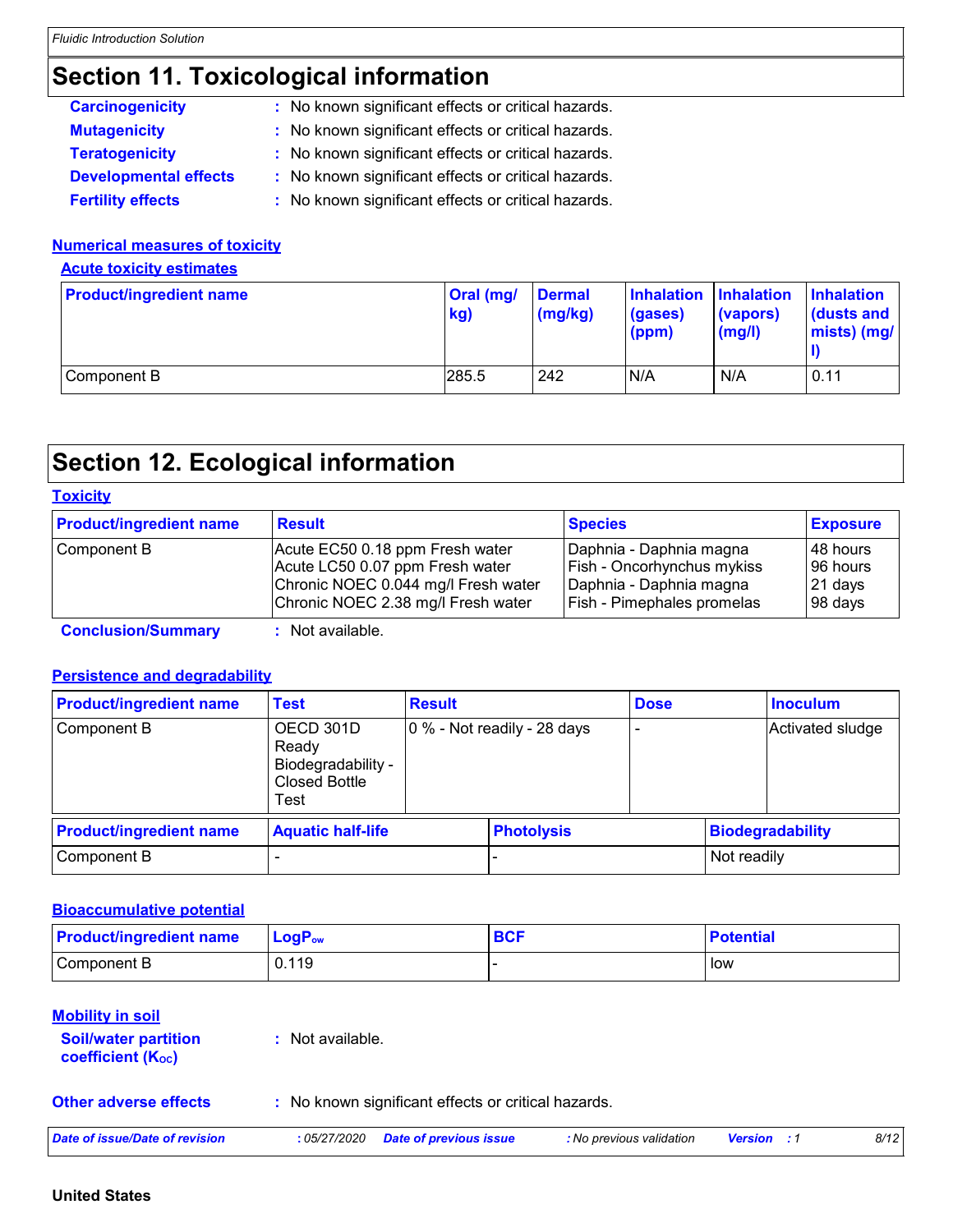# **Section 13. Disposal considerations**

#### The generation of waste should be avoided or minimized wherever possible. Disposal of this product, solutions and any by-products should at all times comply with the requirements of environmental protection and waste disposal legislation and any regional local authority requirements. Dispose of surplus and non-recyclable products via a licensed waste disposal contractor. Waste should not be disposed of untreated to the sewer unless fully compliant with the requirements of all authorities with jurisdiction. Waste packaging should be recycled. Incineration or landfill should only be considered when recycling is not feasible. This material and its container must be disposed of in a safe way. Care should be taken when handling emptied containers that have not been cleaned or rinsed out. Empty containers or liners may retain some product residues. Avoid dispersal of spilled material and runoff and contact with soil, waterways, drains and sewers. **Disposal methods :**

### **Section 14. Transport information**

|                                      | <b>DOT Classification</b> | <b>IMDG</b>              | <b>IATA</b>              |
|--------------------------------------|---------------------------|--------------------------|--------------------------|
| <b>UN number</b>                     | Not regulated.            | Not regulated.           | Not regulated.           |
| <b>UN proper</b><br>shipping name    | $\overline{\phantom{a}}$  | $\qquad \qquad$          | $\overline{\phantom{0}}$ |
| <b>Transport</b><br>hazard class(es) | $\overline{\phantom{a}}$  | $\overline{\phantom{0}}$ | $\overline{\phantom{0}}$ |
| <b>Packing group</b>                 | $\overline{\phantom{a}}$  | $\qquad \qquad$          | $\overline{\phantom{a}}$ |
| <b>Environmental</b><br>hazards      | No.                       | No.                      | No.                      |

**Additional information**

**Special precautions for user Transport within user's premises:** always transport in closed containers that are **:** upright and secure. Ensure that persons transporting the product know what to do in the event of an accident or spillage.

**Transport in bulk according :** Not available. **to IMO instruments**

### **Section 15. Regulatory information**

| <b>U.S. Federal regulations</b>                                                   |              |                               | : TSCA 8(a) CDR Exempt/Partial exemption: Not determined<br>United States inventory (TSCA 8b): All components are active or exempted. |         |            |      |
|-----------------------------------------------------------------------------------|--------------|-------------------------------|---------------------------------------------------------------------------------------------------------------------------------------|---------|------------|------|
| <b>Clean Air Act Section 112</b><br>(b) Hazardous Air<br><b>Pollutants (HAPS)</b> | : Not listed |                               |                                                                                                                                       |         |            |      |
| <b>Clean Air Act Section 602</b><br><b>Class I Substances</b>                     | : Not listed |                               |                                                                                                                                       |         |            |      |
| <b>Clean Air Act Section 602</b><br><b>Class II Substances</b>                    | : Not listed |                               |                                                                                                                                       |         |            |      |
| <b>DEA List I Chemicals</b><br>(Precursor Chemicals)                              | : Not listed |                               |                                                                                                                                       |         |            |      |
| Date of issue/Date of revision                                                    | :05/27/2020  | <b>Date of previous issue</b> | : No previous validation                                                                                                              | Version | $\cdot$ :1 | 9/12 |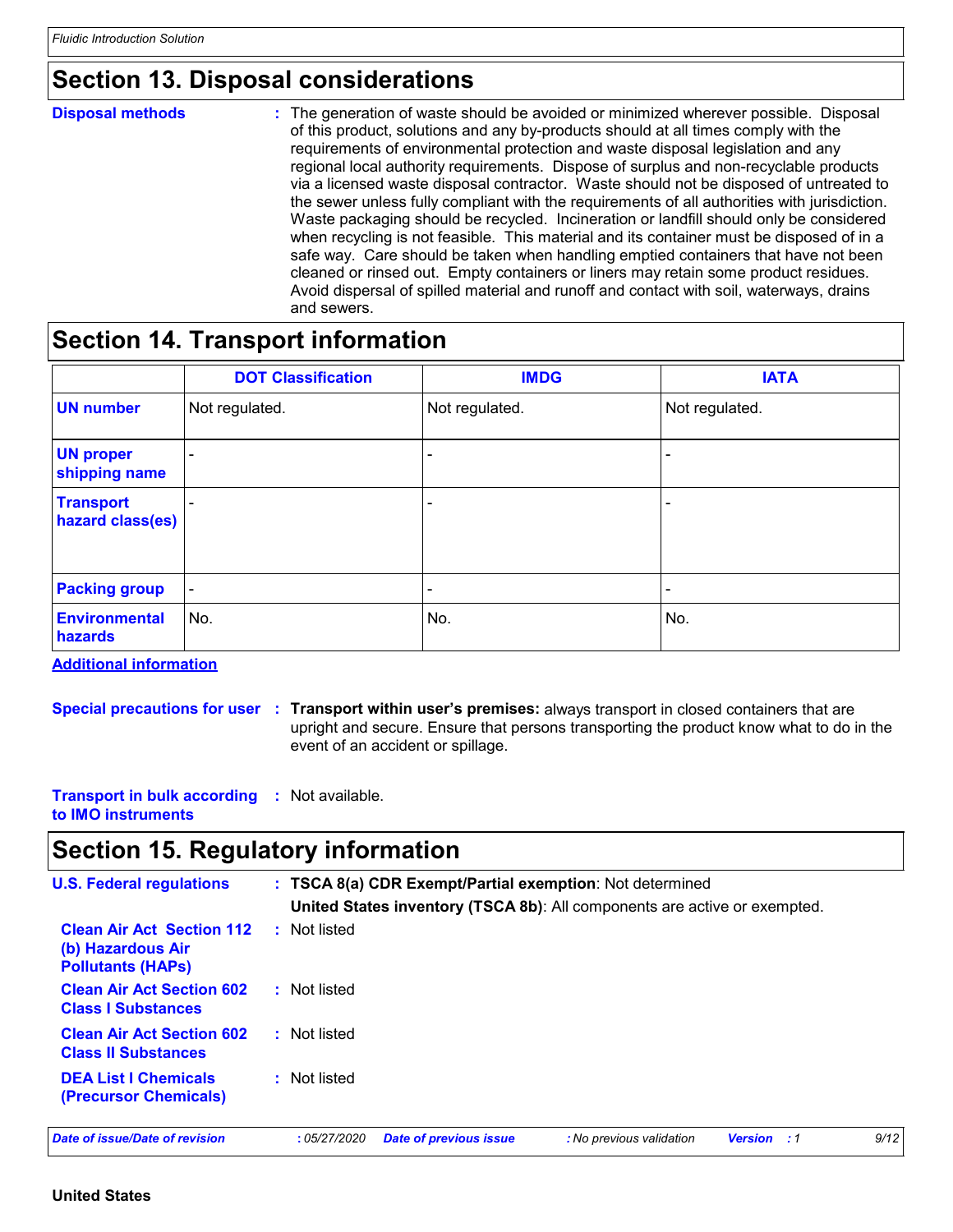### **Section 15. Regulatory information**

#### **DEA List II Chemicals (Essential Chemicals)**

**:** Not listed

### **SARA 302/304**

#### **Composition/information on ingredients**

No products were found.

### **SARA 304 RQ :** Not applicable.

#### **SARA 311/312**

**Classification :** SKIN SENSITIZATION - Category 1

#### **Composition/information on ingredients**

| <b>Name</b> | $\frac{9}{6}$ | <b>Classification</b>                                                                                                                                                                                                                                                                                                       |
|-------------|---------------|-----------------------------------------------------------------------------------------------------------------------------------------------------------------------------------------------------------------------------------------------------------------------------------------------------------------------------|
| Component B | Proprietary   | ACUTE TOXICITY (oral) - Category 3<br>ACUTE TOXICITY (dermal) - Category 3<br><b>ACUTE TOXICITY (inhalation) - Category 2</b><br><b>SKIN CORROSION - Category 1B</b><br>SERIOUS EYE DAMAGE - Category 1<br>SKIN SENSITIZATION - Category 1A<br>HNOC - Corrosive to digestive tract<br>HNOC - Corrosive to respiratory tract |

#### **SARA 313**

| Not applicable.          |                                      |
|--------------------------|--------------------------------------|
| <b>State regulations</b> |                                      |
| <b>Massachusetts</b>     | : None of the components are listed. |
| <b>New York</b>          | : None of the components are listed. |
| <b>New Jersey</b>        | : None of the components are listed. |
| <b>Pennsylvania</b>      | : None of the components are listed. |

#### **California Prop. 65**

This product does not require a Safe Harbor warning under California Prop. 65.

#### **International regulations**

**Chemical Weapon Convention List Schedules I, II & III Chemicals** Not listed.

**Montreal Protocol**

Not listed.

**Stockholm Convention on Persistent Organic Pollutants** Not listed.

**Rotterdam Convention on Prior Informed Consent (PIC)** Not listed.

**UNECE Aarhus Protocol on POPs and Heavy Metals** Not listed.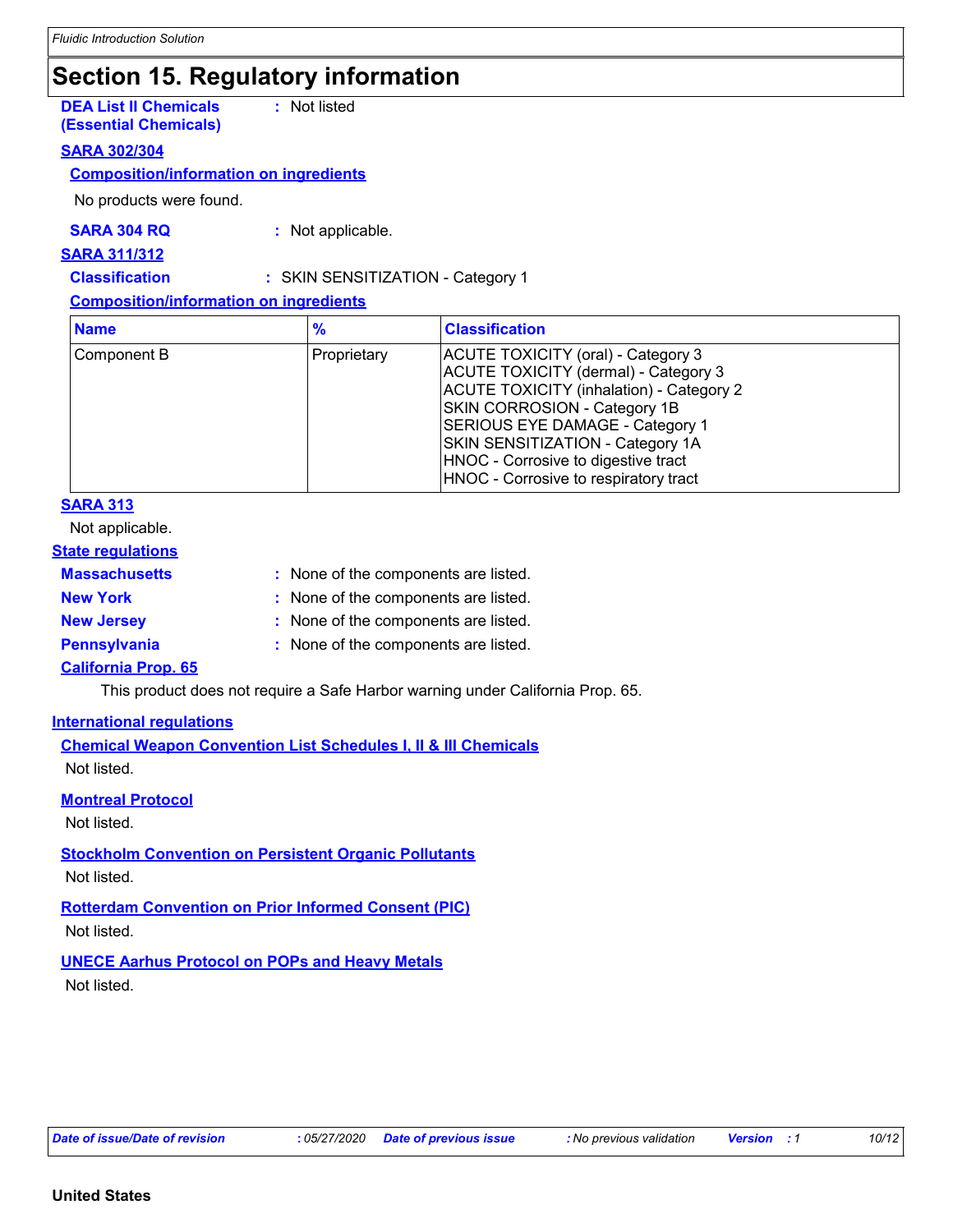# **Section 16. Other information**

**Hazardous Material Information System (U.S.A.)**



**Caution: HMIS® ratings are based on a 0-4 rating scale, with 0 representing minimal hazards or risks, and 4 representing significant hazards or risks. Although HMIS® ratings and the associated label are not required on SDSs or products leaving a facility under 29 CFR 1910.1200, the preparer may choose to provide them. HMIS® ratings are to be used with a fully implemented HMIS® program. HMIS® is a registered trademark and service mark of the American Coatings Association, Inc.**

**The customer is responsible for determining the PPE code for this material. For more information on HMIS® Personal Protective Equipment (PPE) codes, consult the HMIS® Implementation Manual.**

### **National Fire Protection Association (U.S.A.)**



### **Procedure used to derive the classification**

|                                   | <b>Justification</b>                                                                                                                                                                                                                                                                            |                                                                                                                                                                                                                                                                                                                                                                                                 |  |  |
|-----------------------------------|-------------------------------------------------------------------------------------------------------------------------------------------------------------------------------------------------------------------------------------------------------------------------------------------------|-------------------------------------------------------------------------------------------------------------------------------------------------------------------------------------------------------------------------------------------------------------------------------------------------------------------------------------------------------------------------------------------------|--|--|
| SKIN SENSITIZATION - Category 1   |                                                                                                                                                                                                                                                                                                 | Calculation method                                                                                                                                                                                                                                                                                                                                                                              |  |  |
| <b>History</b>                    |                                                                                                                                                                                                                                                                                                 |                                                                                                                                                                                                                                                                                                                                                                                                 |  |  |
| Date of issue/Date of<br>revision | : 05/27/2020                                                                                                                                                                                                                                                                                    |                                                                                                                                                                                                                                                                                                                                                                                                 |  |  |
| Date of previous issue            | : No previous validation                                                                                                                                                                                                                                                                        |                                                                                                                                                                                                                                                                                                                                                                                                 |  |  |
| <b>Version</b>                    |                                                                                                                                                                                                                                                                                                 |                                                                                                                                                                                                                                                                                                                                                                                                 |  |  |
| <b>Prepared by</b>                | : Sphera Solutions                                                                                                                                                                                                                                                                              |                                                                                                                                                                                                                                                                                                                                                                                                 |  |  |
| <b>Key to abbreviations</b>       | $:$ ATE = Acute Toxicity Estimate<br>8-hr shift<br><b>BCF</b> = Bioconcentration Factor<br>IATA = International Air Transport Association<br><b>IBC</b> = Intermediate Bulk Container<br><b>IMDG = International Maritime Dangerous Goods</b><br>$N/A = Not available$<br>$UN = United Nations$ | $AMP = Acceptable$ maximum peak above the acceptable ceiling concentration for an<br>GHS = Globally Harmonized System of Classification and Labelling of Chemicals<br>LogPow = logarithm of the octanol/water partition coefficient<br>MARPOL = International Convention for the Prevention of Pollution From Ships, 1973<br>as modified by the Protocol of 1978. ("Marpol" = marine pollution) |  |  |
| <b>References</b>                 | : HCS (U.S.A.)- Hazard Communication Standard<br>International transport regulations                                                                                                                                                                                                            |                                                                                                                                                                                                                                                                                                                                                                                                 |  |  |

**Indicates information that has changed from previously issued version.**

**Notice to reader**